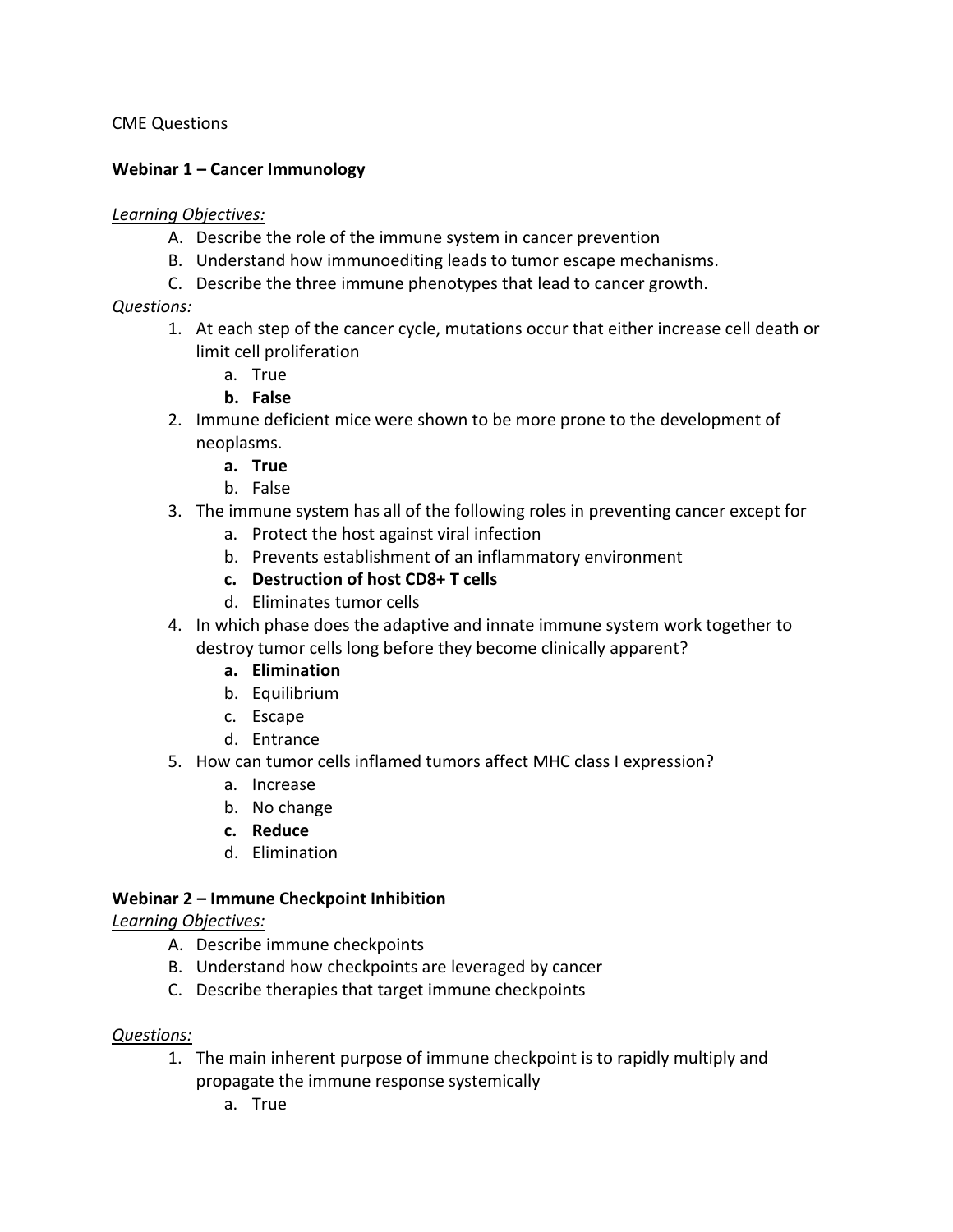### **b. False**

- 2. Each of the following is a well-studied inhibitory receptor in antibody therapy except
	- a. CTLA-4
	- b. PD-1
	- c. TIM-3
	- **d. CD4**
- 3. Immune checkpoint inhibition molecules are thought to primarily effect what kind of cells function?
	- a. B Cells
	- b. NK Cells
	- c. Macrophages
	- **d. T Cells**
- 4. What kind of compound is an immune checkpoint inhibitor?
	- a. Nanoparticle

# **b. Monoclonal antibody**

- c. Steroid
- d. Alkylating agent
- 5. Generally speaking, what kind of host environment is most likely to allow for the success of a checkpoint inhibitor?
	- **a. Strong endogenous antitumor immune response**
	- b. No endogenous antitumor immune response
	- c. Immunocompromised patient
	- d. Weak endogenous antitumor immune response

# **Webinar 3 – T Cell Mediated Immunity**

# *Learning Objectives:*

- A. Describe the T cell subtypes
- B. Understand how T cell responses are initiated
- C. Describe how cytotoxic T cells function

# *Questions:*

1. How do lymphocytes traffic to lymph nodes for activation?

# **a. Adhesion and chemokines**

- b. Brownian motion
- c. Cooperatively with red blood cell circulation
- d. They are unable to specifically reach lymph nodes
- 2. What is the primary function of a dendritic cell?
	- a. Direct destruction of tumor cells
	- b. Oxygenation of peripheral tissues
	- **c. Antigen presentation**
	- d. Proliferation of bacterial infections
- 3. Which cytokine drives the majority of T cell proliferation and differentiation
	- a. IL-1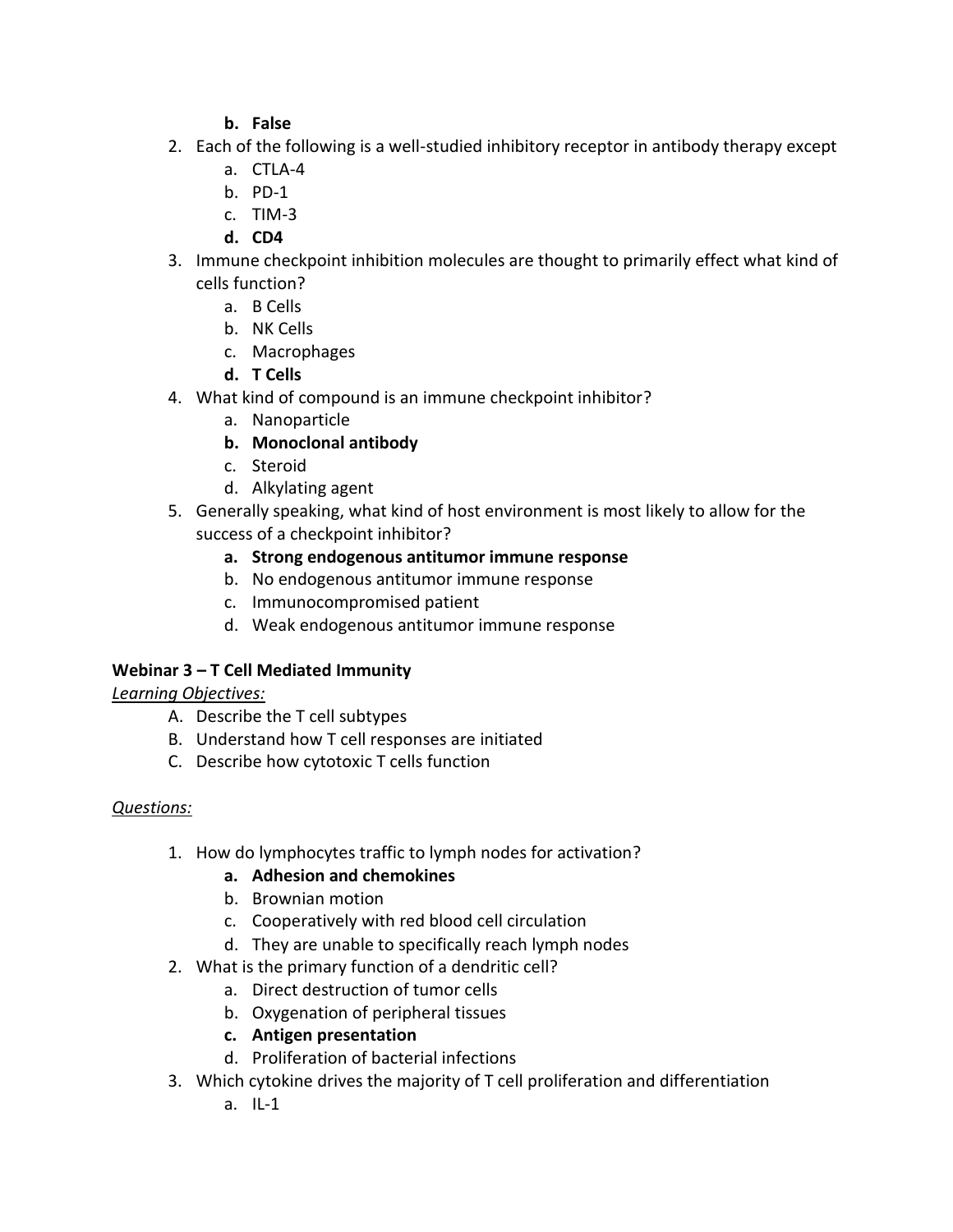- b. IL-6
- c. TNF-a
- **d. IL-2**
- 4. CD8 T cells primarily cause cell death through targeted and specific apoptosis based on MHCI antigen presentation
	- **a. True**
	- b. False
- 5. Which of the following types of T cell based immunotherapy utilizes fresh tumor digests to culture T cells for expansion and administration into patients?
	- a. Chimeric antigen receptor therapy
	- b. Genetically altered lymphocyte therapy
	- **c. Tumor infiltrating lymphocyte therapy**
	- d. Total tumor RNA lymphocyte therapy

### **Webinar 4 – Surgical Considerations for Immunotherapy in the Treatment of Malignant Glioma**

*Learning Objectives:*

- A. Describe the goals of surgery for gliomas
- B. Understand the different surgical options in the treatment of gliomas
- C. Describe how surgery may be combined with immunotherapy

### *Questions:*

- 1. Gross total resection confers a survival benefit in malignant glioma over subtotal resection
	- **a. True**
	- b. False
- 2. Which type of fluorescent compound results in the tumor specific metabolism into PPIX
	- a. Fluorescein
	- b. GFP
	- c. YFP
	- **d. 5-ALA**
- 3. What type of treatment modality may be best for patients with deep seated focal malignant lesions that are poor surgical candidates?
	- a. Awake craniotomy
	- **b. Laser interstitial thermal therapy**
	- c. Standard craniotomy
	- d. Whole brain radiation
- 4. What was shown to be the effect of neoadjuvant anti-PD1 therapy in patients with recurrent GBM who underwent surgical therapy
	- **a. Improved survival outcomes**
	- b. Decreased length of stay
	- c. No effect on mortality